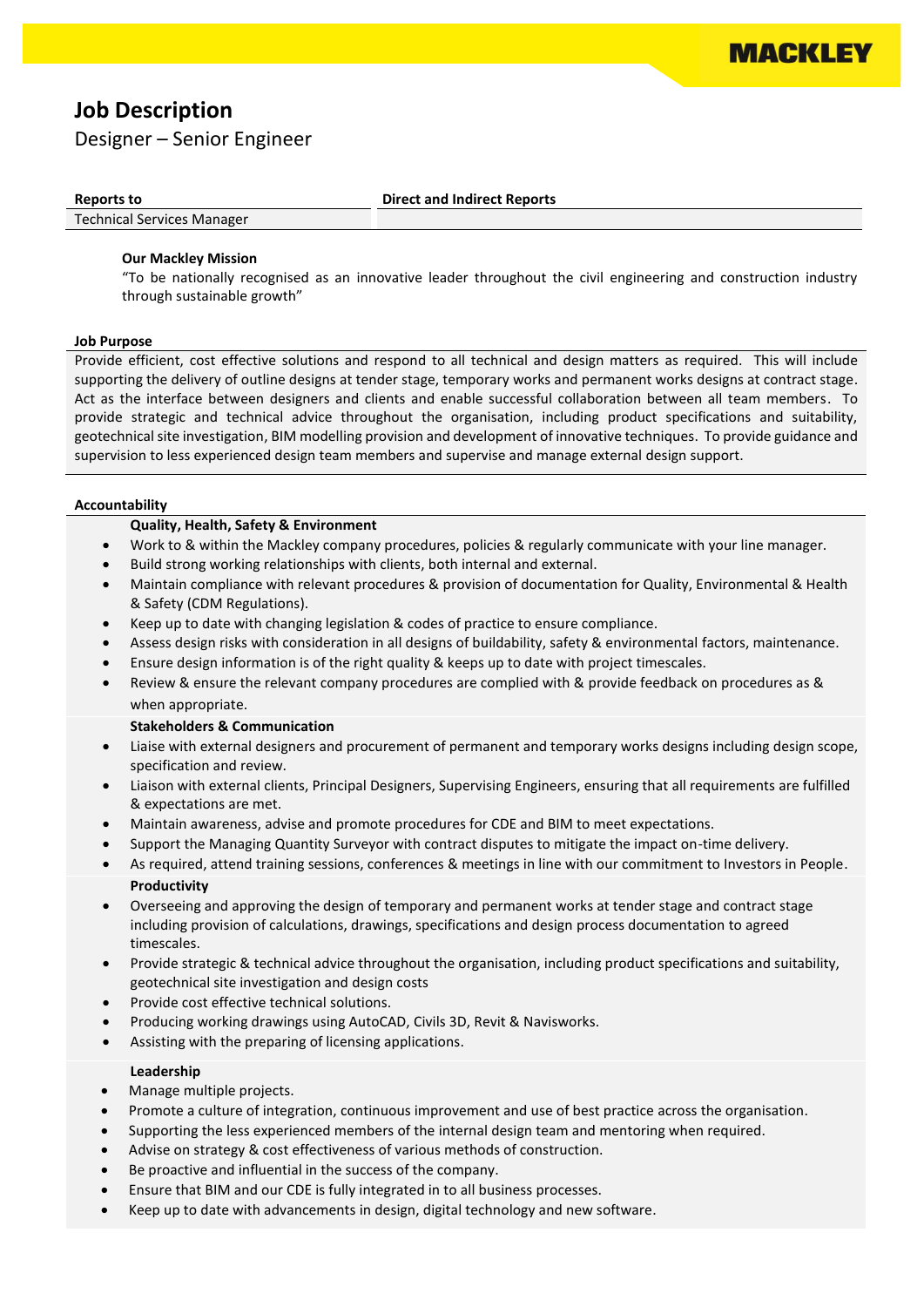#### **Key Result Areas**

- **Time/efficiency** Plan and deliver results to the agreed programme & timescales.
- **Client relationship** Be an ambassador for the company & maintaining satisfied clients.
- **Quality** Promote the right 1<sup>st</sup> time approach to the agreed specification and standards.
- **Development & Mentoring** Development & mentoring of staff seeking professional qualification.
- **Leadership** Be positive and lead by example. Embrace company objectives and deliver department goals.

#### **Person Specification**

#### **Qualifications**

- BSc/BEng or MSc/MEng in Civil Engineering or HND with significant experience
- Chartered Engineer or heading towards CEng (desirable)

#### **Training**

- Leadership training
- CDM Regulations
- Site Safety Plus- Site Manager Safety Training Scheme (SMSTS)
- Site Safety Plus- Temporary Works Coordinator
- Site Safety Plus- Site Environmental Awareness Training Scheme (desirable)
- Technical training in software and design standards as required
- Academically Qualified CSCS card
- Driving License

#### **Skills & knowledge**

- Technically competent in geotechnical and structural design
- Knowledge of compliance with health, safety & environmental legislation
- Commercial awareness (e.g. NEC3,4, JCT)
- A logical, organised & understanding individual who can deal responsively & make responsible decisions.
- Able to work at high concentration levels to ensure right  $1<sup>st</sup>$  time'
- Can prioritise with good time management
- Strong analytical skills

#### **Experience**

- 5+ years' work experience in a design office or similar environment
- Design experience within a water, temporary works or geotechnical environment. Ideally including cofferdams, water control structures, working in soft ground, crane stability, flood defence works

#### **Personal qualities**

- A problem solver who enjoys a challenge and short timescales.
- A natural forward planner who is comfortable communicating with their colleagues and external companies
- Proven team player
- **Resilient**
- People management skills
- Enthusiastic & results focused
- Ability to find ways to improve own level of knowledge & skill by networking both within & outside the company.
- Is motivated to drive self-development using all available resources to achieve success

#### **Technology skills**

- Competent with AutoDesk software packages, Ideally; AutoCad, Civil 3D, Revit, Robot, Navisworks & Infraworks
- Knowledge of B.I.M. (Building Information Modelling)
- IT Microsoft Office skills (including Word, Excel, PowerPoint & Access)
- Business Collaborator (desirable)

| <b>Relationships</b>              |                       |
|-----------------------------------|-----------------------|
| Internal                          | External              |
| <b>Technical Services Manager</b> | Clients               |
| Design team                       | <b>Subcontractors</b> |
| <b>Contracts Team</b>             | Designers             |
| <b>Estimating Procurement</b>     |                       |
| Commercial                        |                       |
| Plant                             |                       |